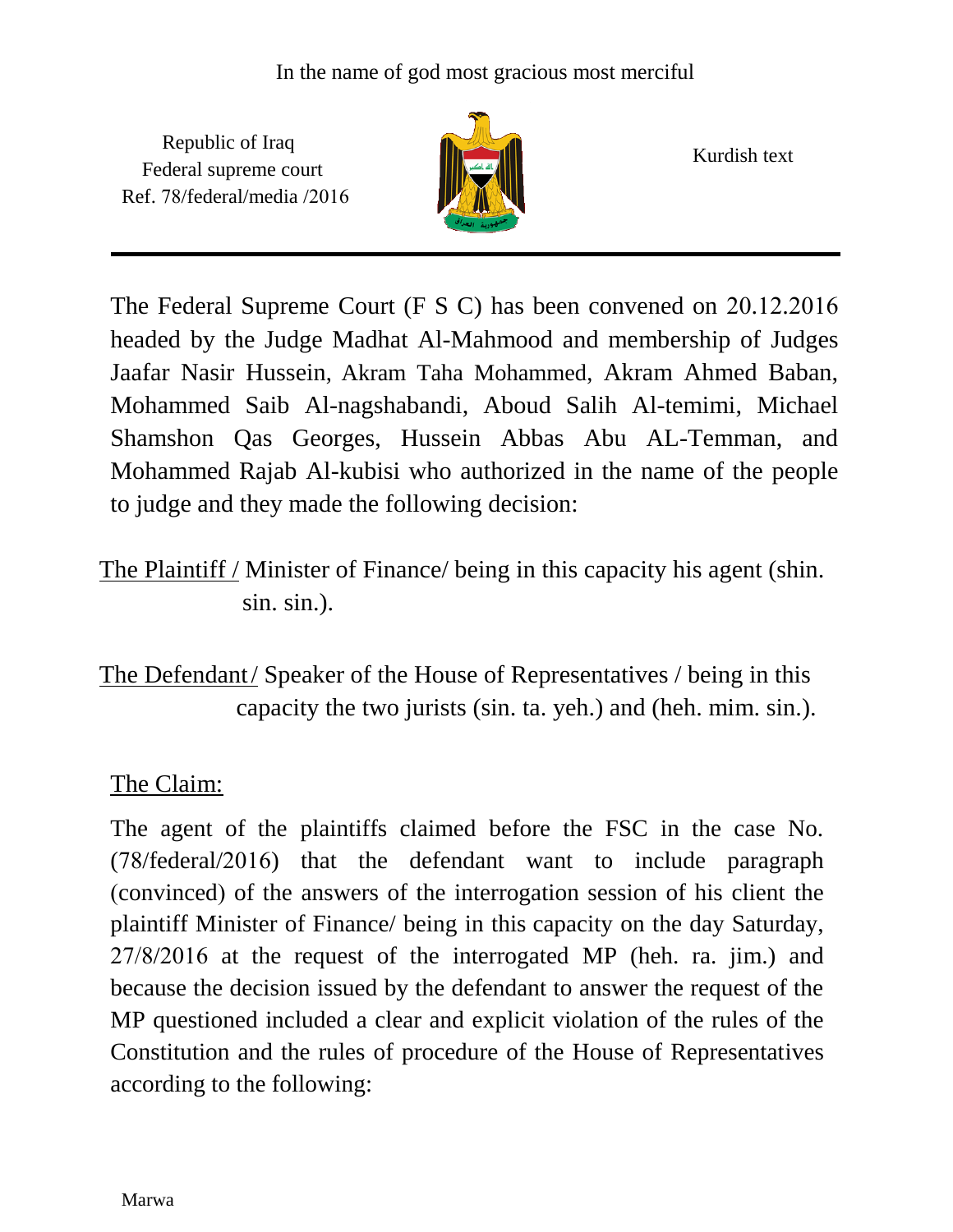- The paragraph on the inclusion of the subject of conviction on the answers of the respondent (plaintiff) was contrary to the Constitution on the basis of the provisions of article  $(61/7<sup>th</sup>/jim)$ , which states that (The member of the House of Representatives, with the unanimous of twenty-five members, directs an inquiry to the Prime Minister or ministers to hold them accountable for matters that fall within their jurisdiction and the discussion of the interrogation takes place at least seven days after its submission.).
- Discussions in the House of Representatives at its session on Saturday included the discussion of article -61- of the bylaw of the House of Representatives, which stipulates (if the discussion ends by convincing the House of Representatives of the point of view of the interrogated, the matter is terminated, otherwise the questioning may lead to the withdrawal of confidence in the interrogator in accordance with the procedures. contained in the bylaw), and here it should be noted that what this article of the bylaw treat is completely different from what paragraph  $(61/7<sup>th</sup>/jim)$  of the Constitution treat. The bylaw of the House of Representatives treat to the subject (Post-debate for the minister interrogated) while describing the specific discussion in accordance with the Constitution, the duration of the date was set at least seven days after its submission, as we noted to your esteemed court that the interrogation session ended on Thursday,  $25/8/2016$ , at around 9 p.m. and that Friday, which coincides with a public holiday, and Saturday,  $27/8/2016$ , was voted no unconvinced in the morning is proof that the decision to amend the statement of conviction of the answers of the interrogator (plaintiff) was violate to the Constitution in accordance with article above.
- We would like to clarify to the court esteemed that the atmosphere in which the vote was conducted on the conviction of the answers has been flaw by a number of legal breaches, where it took place in a charged, tense and tangle of hands with the withdrawal of a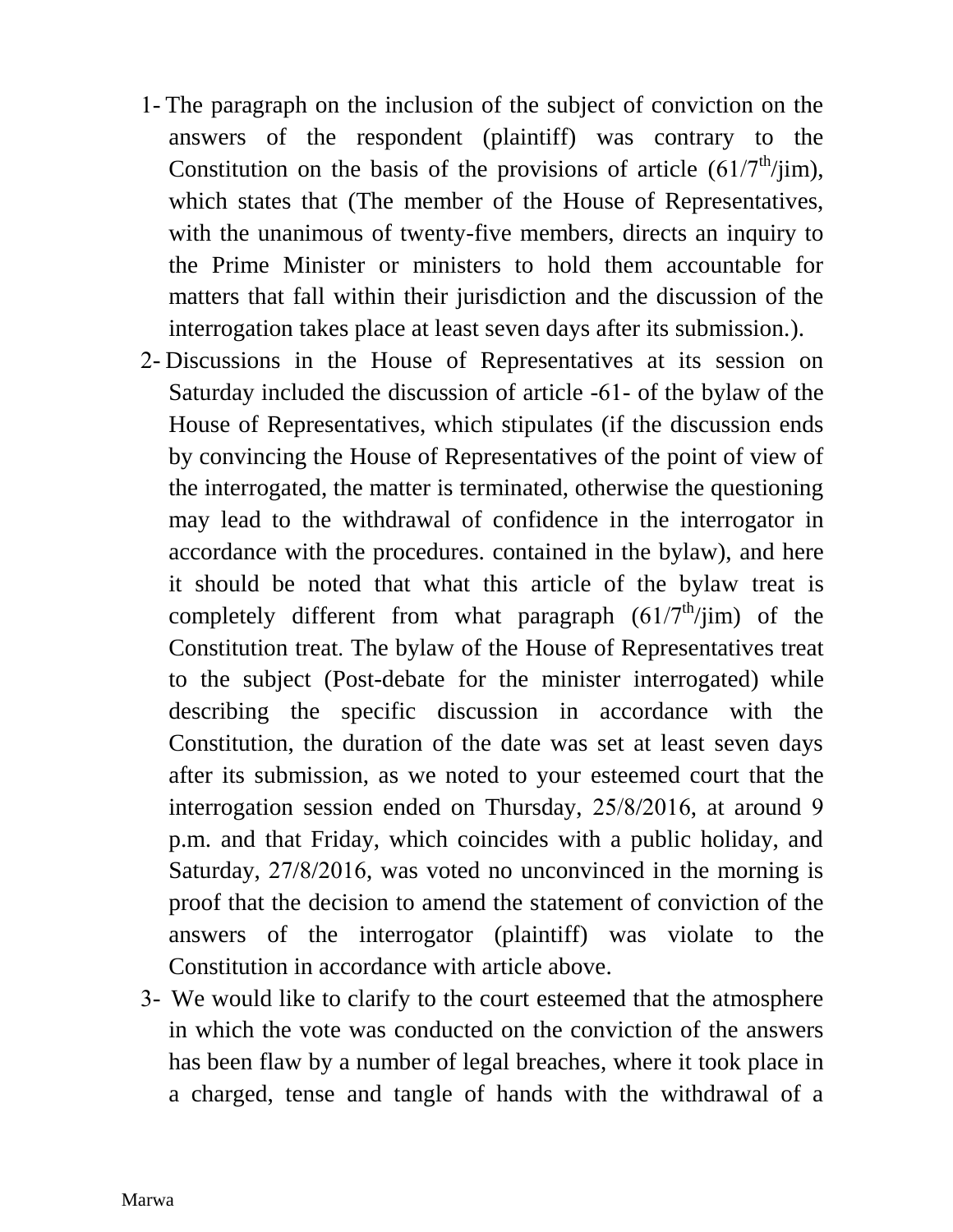number of deputies from the session, in addition, asking the question was contrary to the customary parliamentary contexts and customs, which assume innocence and objective good will, in addition to the presidents of some blocs in the House of Representatives, a proposal to postpone the voting session on the conviction of the answers of the interrogated (plaintiff) to give them sufficient time to evaluate those answers, this was not done in the session and on the basis of the above reasons and what your esteemed court considers other significant reasons, the agent of plaintiff asked the FSC after the necessary procedure to judge that the decision of the House of Representatives issued on  $27/8/2016$  in the third election session  $\ell$  third legislative year  $\ell$  1st Legislative Term / 15th Session providing him with a letter to the House of Representatives that makes him feel the subject of the case and the defendant's charges and expenses. The two agents of the defendant/ being in this capacity answered the petition with an answer draft submitted to the court on  $27/9/2016$ , requesting the FSC to reject the case, with the plaintiff charging all its expenses and the fees of the lawyers for the following reasons: 1- The agent of plaintiff claims in paragraph  $(1)$  of the draft that the inclusion of the subject of conviction in the answers of his client interrogated is violate to the text of article  $(61/7<sup>th</sup>/jim)$  of the Constitution on the basis that the interrogation should be discussed that it should not be done until at least seven days after his submission. Thus, the agent of plaintiff is based on a text that has nothing to do with the subject of the challenge in the first place, the constitutional article states that (A member of the House of Representatives, with the unanimously of twenty-five members, shall be interrogation to the Prime Minister or ministers for accountability in matters that fall within their jurisdiction and the interrogation will not take place until at least seven days after its submission). It is clear from the text that it concerns the article that should separate the application of the interrogation request and the discussion of the interrogation, which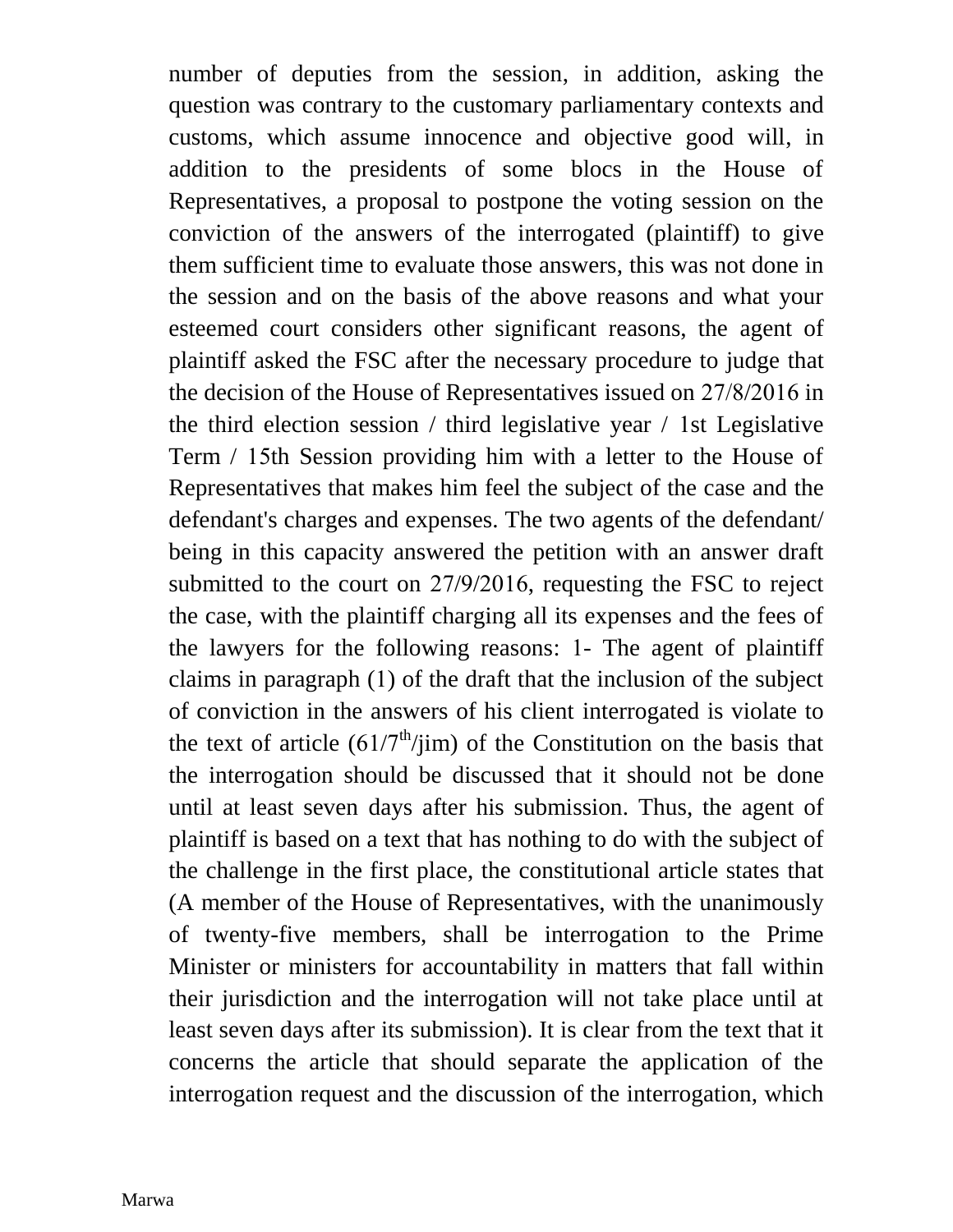is seven days, which has nothing to do with the period between not being not convinced with the interrogation and the \*\*minister's the confidence, which is also seven days. But this issue is regulated by article  $(61/8^{\text{th}}/\text{alif})$  of the Constitution and not the text on which the agent of plaintiff was based and therefore his plea is not originally productive in the case. 2- The agent of the plaintiff is based on paragraph  $(2)$  of the petition of the article  $(61)$  of the House of Representatives' bylaw as different from what article  $(61/7<sup>th</sup>/jim)$  of the Constitution has mentioned. The agent of the plaintiff is again based on an unrelated text, the article on the subject of challenge to the bylaw is article  $(63)$  and not others, and comparing article  $(61)$ of the bylaw with article  $(61/7<sup>th</sup>/jim)$  of the Constitution is unsubstantiated, as each has a specific provision. Article  $(61/8<sup>th</sup>/alif)$ of the Constitution should have been compared with article  $(63)$  of the House's bylaw to discover that they are perfectly consistent and identical texts in their ruling so the text of article  $(63)$  which state on ((The House of Representatives withdraws confidence from one of the ministers by an absolute majority and is considered resigned from the date of the withdrawal of confidence and may not withdraw confidence from the Minister only at his will or request signed by fifty members after discussing an interrogation addressed to him and the House does not issue its decision on the application until at least seven days after the date of its submission)) It is a text that literally corresponds to the text of article 61 of the Constitution and therefore the prosecutor's argument is unproductive and has nothing to do with the subject of the challenge. 3- The agent of the plaintiff's claim that the session of interrogation is over on Thursday 25/8/2016 and the vote no unconvinced done on Saturday  $27/8/2016$  this is violate the Constitution, and we clarify to the court that the period as described by the regulation by the organizational and work – related matter in the House it doesn't fall within the jurisdiction of the court esteemed it has already been judged in the case No.  $(51/\text{federal}/ 2009)$  on  $12/9/2009$ . The FSC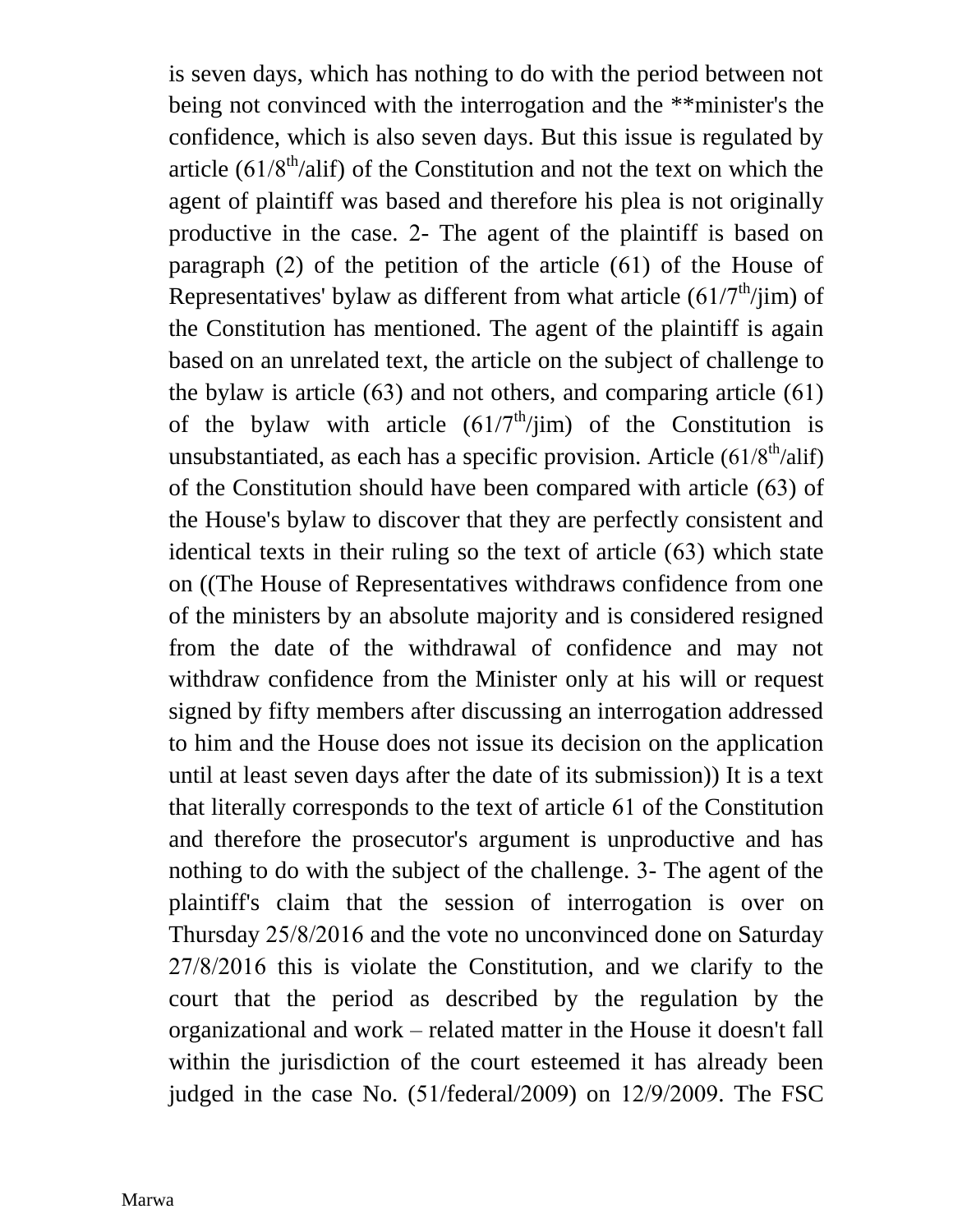has no power to interfere the organizational matters of the House's work. 4- The agent of the plaintiff's claim that the atmosphere in which the vote was conducted on the conviction of the answers has been flaw by a number of legal breaches, he didn't clarify on the Constitutional text which doesn't allow for an atmosphere a charged, tense and tangle of hands with the withdrawal from the session should have been. Submission of deferral requests was not accepted by the House and what happened does not violate the Constitution. On the appointed day of argument the court was formed the plaintiff's agent the attorney (shin. sin. sin.) under general agency tied to the case file and also the two agents of the defendant/ being in this capacity the two jurists (sin. ta. yeh.) and (heh. mim. sin.) under their privet agency tied to the case file and initiated with the immanence and public argument. the plaintiff's agent repeated the petition and requested a judge, with the defendant charging the expenses and the fees of the lawyer, and the defendant's agent repeated the draft of answering to the petition filed with the presented to the court on  $27/9/2016$ , they added that the plaintiff had based his claim on the period stipulated in the Constitution, where he claimed that the subject of conviction that it was not applied to him for the prescribed period. In the interrogation and the constitution is a difference between the interrogation process that ends with either conviction or incompetence and that the bylaw did not specify the duration of this and leave it to the House. The plaintiff's agent responded that did not find a satisfactory answer from the defendant about the content of his client's petition his request to establish the conviction seven days after the conclusion of the argument. The agents of the defendant presented editorials draft to the court on  $24/10/2016$ discuss the subject of the stipulated period in the article  $(61/7<sup>th</sup>/jim)$ of the Constitution that the mentioned period in the Constitution it's in their understanding as stated in their response to the court , the esteemed court may explain the mentioned period in if it is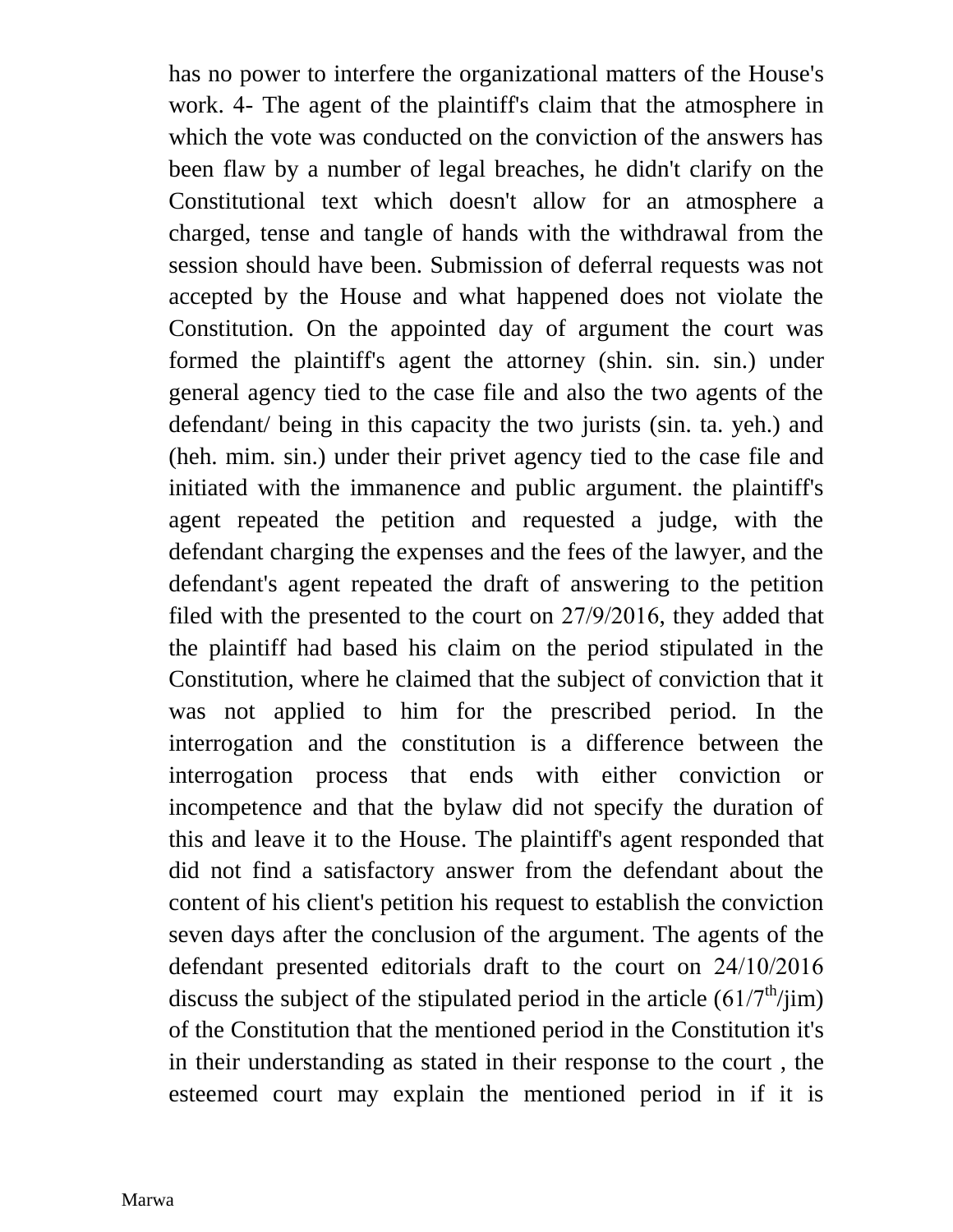intended to be followed by a request for interrogation until interrogation as stated in their statements and drafts or what followed completion interrogation pending voting on conviction. The plaintiff's agent also considers pursuant to article  $(93/2<sup>nd</sup>)$  of the Constitution as for the previous parliamentary experience of interrogating the defense minister which resulted in withdraw, the interrogation of the mentioned person was carried out by a session No.  $(8)$  on  $1/8/2016$ . The conviction was voted on at session No.  $(12)$  on  $15/8/2016$  put confidence in the minister and withdraw it in the session No.  $(14)$  on  $25/8/2016$  no minister had previously withdraw confidence after being interrogated during the current course. The plaintiff was interrogated at session No. (14) on  $25/8/2016$  voted on conviction at session No. (15) on  $27/8/2016$ confidence was withdraw from the plaintiff in the session  $No. (17)$ on  $21/9/2016$  and they requested to reject the case and charging the plaintiff expenses , the plaintiff's agent answer on what is stated in answering date  $26/10/2016$  clarifying that the defendant repeat his defense based on the Constitutional article  $(61/8<sup>th</sup>/ali)$  of the Constitution which relates to the Constitutionally conditional period for a withdraw while subject of the case is focused on the violation of article  $(61/7<sup>th</sup>/jim)$  of the Constitution and that the defendant was unable to deny the objective and logical interpretation compatible with the provisions of the Constitution and the bylaw of the House of Representatives and the principle of justice and fairness provided by the constitutionally granted period of not less than seven days referred to article  $(61/7<sup>th</sup>/jim)$  of the Constitution is both for the House of Representatives in order to scrutinize and audit the answers, documents and facts that were provided and discussed by the minister interrogated in the interrogation session or granted to a person to the official of the interrogator, knowing that the House of Representatives may need a long time beyond weeks and even months to reach the subject of conviction or not the answers of the official interrogator, which is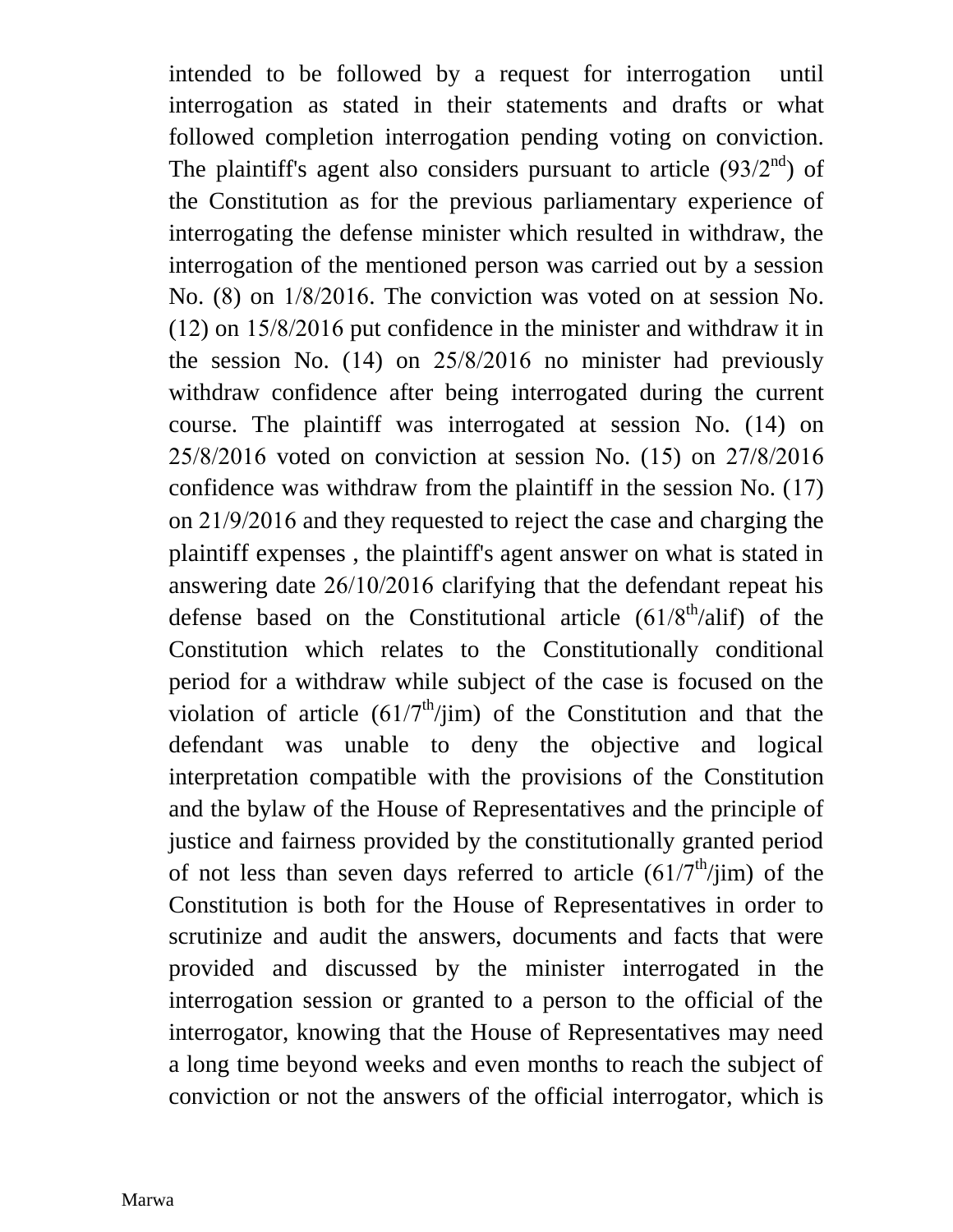what complies with provision of article  $(61/7<sup>th</sup>/jim)$  of the Constitution. The defendant's agent did not enhance his answers with precedents that were customary in the House of Representatives relating to the conduct of the debate in the interrogation and then the vote on the non-conviction within less than a week of the date of the vote and concluded that the decision in challenge had violated the formal aspects of the constitutionally required periods for the purpose of voting on the conviction of his client's answers and as a result influenced the objective aspects of the convictions on the answers of the interrogation, which necessarily led to an incorrect decision by the defendant for his unconstitutionality and repeated his previous arguments and requested the ruling that the decision taken by the defendant on  $27/8/2016$  was unconstitutional to not be convinced of his client's answers and to cancel all the consequences of it. The Court was briefed on the answer of in a letter from the House of Representatives (Legal Chamber) No. (78/federal/2016) on  $29/11/2016$  about the precedents that took place in the House of Representatives in the field of interrogating ministers and heads of independent bodies, how they were interrogated, the duration sought for the interrogation process and the decision that taken by the House of Representatives after the interrogation as well as the stage of conviction and non-conviction and whether there is a constitutional text where the letter contains a detailed table containing the information requested by this court and the cases of interrogations that took place in the three sessions in the House of Representatives whether it concluded by withdraw or did not conclude, including the terms of the interrogation or the plaintiff's dismissal. The date of the request for the interrogation of the plaintiff was submitted on  $18/2/2016$  and with regard to the court's inquiry into the conviction and the duration that separates them and withdraw the interrogator, the work was carried out in the House of Representatives on the subject in accordance with the details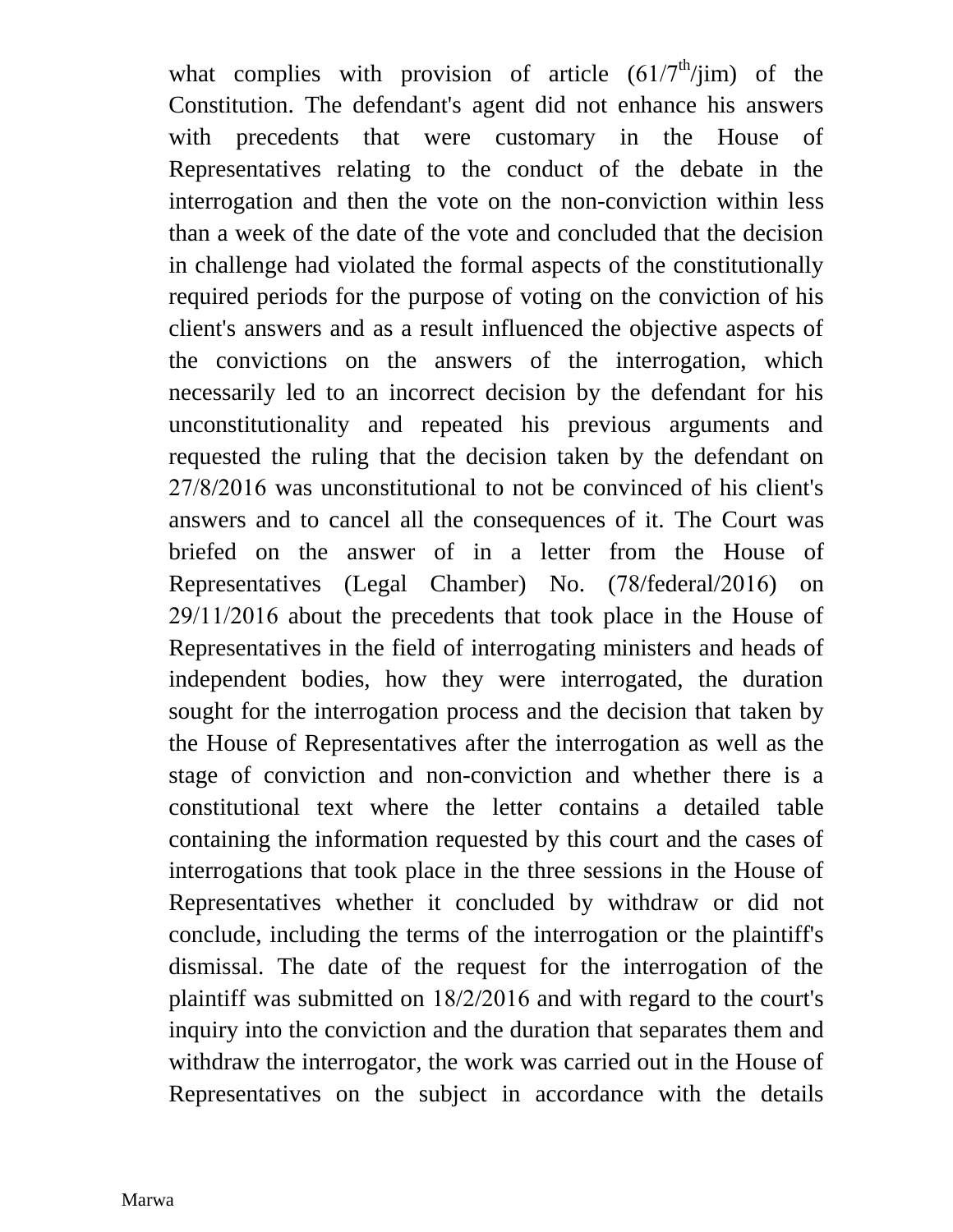described in the letter and was carried out in accordance with the provisions of articles ( $61/7^{\text{th}}/j$ im) & ( $61/8^{\text{th}}/al$ if) of the Constitution. The court did not find that the details contained in the letter were examined, which supported the plaintiff's claim on the subject. The plaintiff's agent repeated the petition and the explanatory drafts and requested the rule under it, as the defendant's agents repeated their statements and previous requests and requested a rule under which, and where there is nothing left, the end of argument has been made clearly , the decision had made clear public.

## The Decision :

After scrutiny and deliberation by the FSC found that the plaintiff is challenging his client's petition on the inclusion of the subject of conviction on the answers of the interrogator (plaintiff) on Saturday,  $27/8/2016$ , as violate to the Constitution based on the provisions of article  $(61/7<sup>th</sup>/jim)$  of it, which stipulates that (The member of the House of Representatives, with the consent of twenty-five members, shall be interrogation to the Prime Minister or ministers for accountability in matters that fall within their jurisdiction and the discussion of the interrogation shall take place at least seven days after its submission.). The FSC finds that the period stipulated in article  $(61/7<sup>th</sup>/jim)$  of the Constitution is departed for its clarify to the period between the application of the interrogation request and its acceptance and the fact that the interrogation actually occurs and the interrogator may not attend the interrogation process before the end of this period at a minimum in order to enable him to prepare to answer the questions contained in it , request for interrogation with the documents of the answer and do not go to the conviction of the members of the House of Representatives answers of the interrogator or not, the appreciation of this is up to the members of the House of Representatives, in general, the members or the House of Representatives shall not be constitutionally bound by any period of the conviction or not. Thus, the plaintiff's case is not based on a bond of the Constitution or the law, which must be rejected, so the